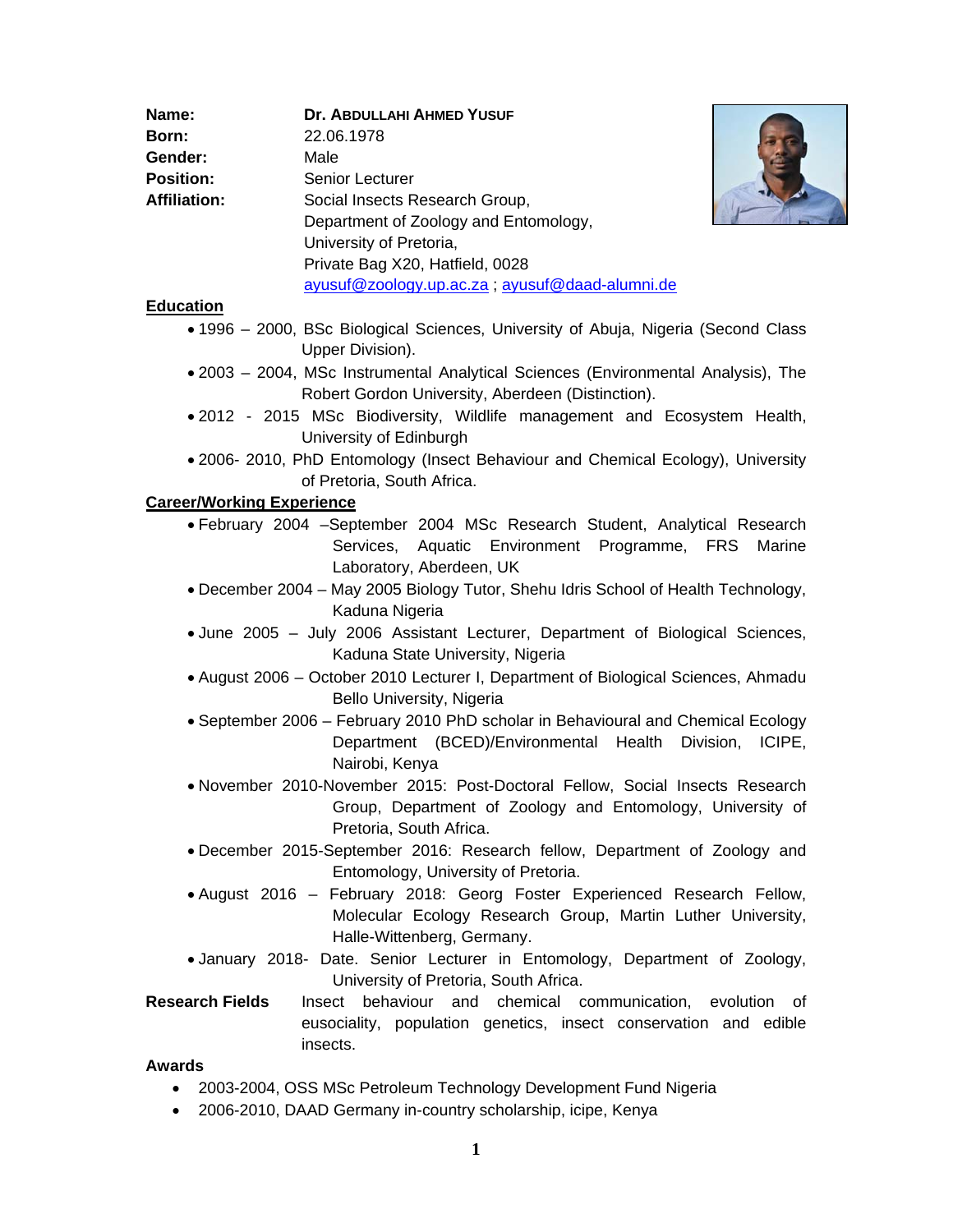- 2010-2011, University of Pretoria Post-Doctoral Fellowship
- 2012-2014, NRF-DST Innovation Post-Doctoral Fellowship
- 2012-2015, Commonwealth Distance Learning MSc Fellowship
- 2014-2018, NRF-DST Research Career Advancement Fellowship
- 2016-2018, Georg Foster Experienced Research Fellowship, Alexander von Humboldt Foundation
- July to Dec 2019- Tandem Research fellowship, Alexander von Humboldt Foundation

### **Training of early career researchers**

- 2013-2020, 5 Post-Doctoral fellows (Dr Ola Okosun, Dr Sandra Mustafa, Dr Mazi Sanda, Dr Jarkko Rutto, Dr Ezette du Rand)
- 2013-2020 Supervision/co-supervision 12 PhD students (5 completed, 9 ongoing)
- 2013-2019 > 20 BSc (hons) and 4 MScs-all completed

## **Key third party funded projects**

- 2012-2014 NRF-DST Innovation Post Doc N0 80413
- 2014-2018 NRF-DST Research Career Award, No 91419
- 2015-2016 NRF-KIC Knowledge interchange No 98495
- 2016-2018 George Foster Research Fellowship
- 2016-2018 Thuthuka Rating Track No 99286
- 2017-2021 NRF-IPRR Y rated No 109380
- 2018-2019 Humboldt Return Fellowship 1164298
- 2019-2021 NRF Development Grant for Y-rated
- 2019-2021 Humboldt Alumni networking award
- 2019 Humboldt Tandem Research fellowship

# **Publications**

I have authored/co-authored about 37 peer-reviewed articles, 2 book chapters, and participated in more than 20 international conferences and meetings.

Below are some selected publications that indicate my research interests

- **1.** Abdelmutalab G. A. Azrag, Abdullahi A. Yusuf, Christian W. W. Pirk, Saliou Niassy, Ephantus Guandarua, Guillaume David & Régis Babin (2020) Modelling the effect of temperature on the biology and demographic parameters of the African coffee white stem borer*, Monochamus leuconotus (Pascoe) (Coleoptera: Cerambycidae),* Journal of Thermal Biology, 89, 102534 https://doi.org/10.1016/j.jtherbio.2020.102534
- **2.** Fiona N. Mumoki, **Abdullahi A. Yusuf**, Christian W. W. Pirk & Robin M. Crewe (2019), Hyroxylation patterns asscociated with pheromone synthesis and composition in two honey bee subspecies *Apis mellifera scutellata and A. m. capensis laying workers, Insect Biochemistry and Molecular Biology DOI:10.1016/j.ibmb.2019.103230*
- **3.** Olabimpe Y. O., David P. T., **Abdullahi A. Y.,** Christian W. W. P., Daniel K. M., Rajinder K. S., & Baldwyn T. (2019), Zebra skin odour repels the savannah tsetse fly*, Glossina pallidipes (*Diptera: Glossinidae), *Plos Neglected Tropical Diseases,*  13(6): e0007460. https://doi.org/10.1371/journal.pntd.0007460.
- **4.** Njelembo J. Mbewe, Rajinder K. Saini, Janet Irungu, **Abdullahi A. Yusuf**, Christian W. W. Pirk & Baldwyn Torto (2019), Responses of *Glossina fuscipes*  fuscipes to visually attractive stationary devices baited with 4-methylguaiacol and certain repellent compounds in waterbuck odour, *Plos Neglected Tropical Diseases,* 13(7): e0007510. https://doi.org/10.1371/journal.pntd.0007510.
- **5.** Okosun, O. O., **Yusuf, A. A.,** Crewe, R. M., & Pirk, C. W.W. (2019), Tergal gland components of reproductively dominant honey bee workers have both primer and releaser effects on subordinate workers, *Apidologie,* 50 (2), 173-182*.*